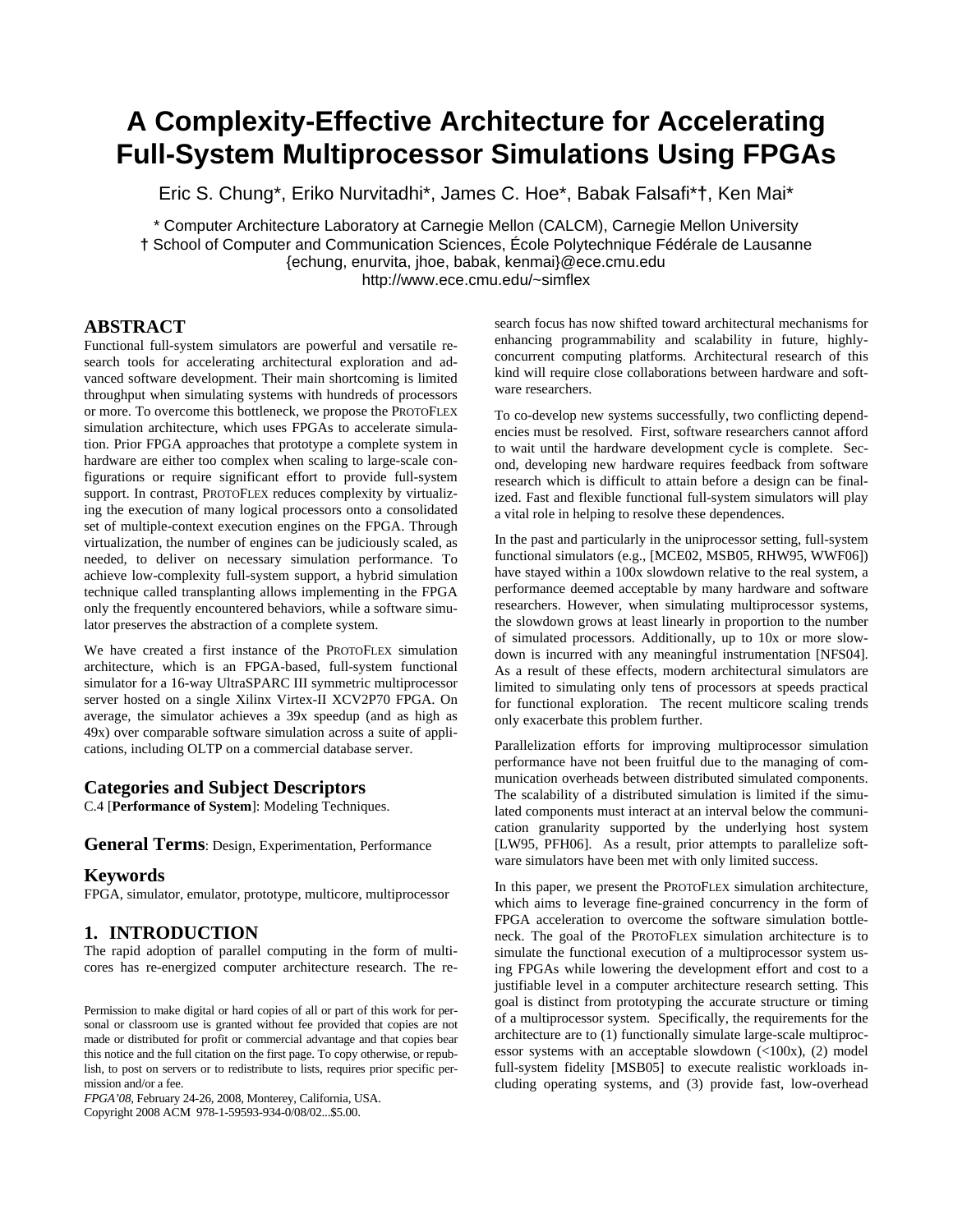instrumentation for architectural-level research. Below, we outline how PROTOFLEX achieves these goals.

**Addressing large-scale system complexity.** Prior FPGA simulators—even functional simulators (e.g., [WCN07])—implemented their models in a way that maintain structural correspondence to the simulated target system. In other words, 16 independent cores are instantiated and integrated together to deliver the functionality of a 16-way multiprocessor. While evidently feasible with smallscale systems, building an FPGA-based simulator with adherence to structural correspondence becomes difficult to justify when studying configurations with hundreds or thousands of processors.

We observe that in the case of providing fast, functional simulation, re-implementing the target system exactly in an FPGA is unnecessary. In the PROTOFLEX simulation architecture, the logical execution and resources of many processors can be virtualized onto a consolidated set of host execution engines on the FPGA. Within each engine, multiple processor contexts are interleaved onto a multiple-context high-throughput instruction pipeline. Through virtualization, the simulator architect is able to judiciously scale or consolidate the number of engines in the FPGA host, as needed, to deliver on necessary simulation performance.

**Addressing full-system complexity.** Apart from limitations in scale, prior FPGA efforts also typically forgo full-system fidelity and are limited to user-level custom-compiled applications (e.g., [OBI95]). Full-system fidelity enables a simulator to model real machines to a level of functional detail (e.g., devices) such that the simulated software, including the BIOS and operating systems, cannot make the distinction between the simulator and a real machine. This capability is supported in software simulators today (e.g., [MCE02, MSB05, RHW95, WWF06]) and is especially important for evaluating unmodified applications on real operating systems. Implementing the same capabilities entirely in FPGAs would require detailed hardware design knowledge and effort typically beyond the resources of the simulator architect.

To address this challenge, we observe that the great majority of behaviors encountered dynamically in a full-system simulation make up a very small subset of total system behaviors. It is this small subset of behaviors that primarily determines the overall simulation performance. To exploit this observation, the PROTO-FLEX simulation architecture incorporates a hybrid simulation technique called **transplanting**, which allows a simulated entity such as a processor to be dynamically reassigned from FPGA hardware into software-based simulation. The simulator architect is now given the option to select only a subset of common-case behaviors for implementation on the FPGA while still retaining the abstraction of a complete system.

**Supporting fast functional instrumentation.** As mentioned previously, any form of substantial instrumentation (e.g., memory address tracing) can introduce 10x or more slowdown to softwarebased functional simulation. One of the advantages with using FPGA-based simulation is the ability to instrument the hardware with little overheads in performance (e.g., many passive counters in parallel). As we discuss in Section 2, this capability allows us to overcome the functional software simulation bottleneck for cycle-accurate simulation sampling methodologies.

**Contributions**. We developed an instantiation of a functional full-system, FPGA-based simulator called **BlueSPARC** that incorporates the two key concepts of the PROTOFLEX simulation

architecture: (1) time-multiplexed interleaving and (2) hybrid simulation with transplanting. BlueSPARC is our first step toward simulating large-scale multiprocessor systems and currently models the architectural behavior of a 16-CPU UltraSPARC III SMP server. BlueSPARC is hosted on a single 16-way multithreaded instruction-interleaved pipeline running on the BEE2 FPGA platform [CWB05], while Virtutech Simics provides the backing software substrate during hybrid simulation. In the future, we envision combining multiple BlueSPARC pipelines to simulate even larger systems. BlueSPARC currently executes real applications on an unmodified Solaris 8 operating system, including On-Line Transaction Processing (OLTP) on Oracle. Our performance evaluation shows that we achieve a 39× speedup average over comparable software simulation using Simics. The majority of the BlueSPARC development effort has been carried out by a single graduate student in a little over a year.

**Outline.** Section 2 describes work related to FPGA-based simulation and prototyping. Section 3 presents the PROTOFLEX simulation architecture in detail. Section 4 presents an instantiation of the PROTOFLEX simulation architecture called the BlueSPARC simulator. Section 5 presents an evaluation and a performance model for the BlueSPARC simulator. Section 6 discusses current limitations of the BlueSPARC simulator and suggests future developments for the PROTOFLEX simulation architecture. We conclude in Section 7.

### **2. RELATED WORK**

**FPGA** prototyping. Recent FPGA efforts such [LYK07,VH07] have produced full-system prototypes involving a CPU implemented in an FPGA, while real motherboards and PC components are used to provide the CPU-external full-system environment. In both examples, the CPU designs are commandeered from existing low-level RTL models developed originally for standard cell technologies. While the implementation effort only requires a porting effort to the FPGA, neither the CPU internals nor the system environment is easily amenable to the modifications needed for architectural design exploration.

Other approaches such as [WCN07, OBI95] implement functional multiprocessor models with approximate timing fidelity—that is, they are not cycle-accurate but retain timing similarities to the target system. However, these approaches forgo full-system fidelity and also maintain structural correspondence to the target system in the number of processors implemented in the FPGA.

**Cycle-accurate FPGA-based simulation**. UT-FAST [CSK07] is another form of hybrid simulation that uses FPGAs to accelerate cycle-accurate simulation of uniprocessor microarchitectures. UT-FAST is currently divided into a software functional partition [BE05] and a timing model implemented in the FPGA. Their simulation performance is constrained in part by the speed of the full-system functional partition—an issue the PROTOFLEX simulation architecture potentially addresses.

**Simulation sampling.** Note that functional simulation speed is not only important to studying architecture issues but also to microarchitectural-level performance studies. Our prior research in the SIMFLEX project has developed a sampling-based timing simulation methodology that leverages fast architectural simulation [WWF06]. Simulation sampling research has shown that it is possible to achieve very accurate estimation of uniprocessor and multi-processor performance by simulating a small fraction of the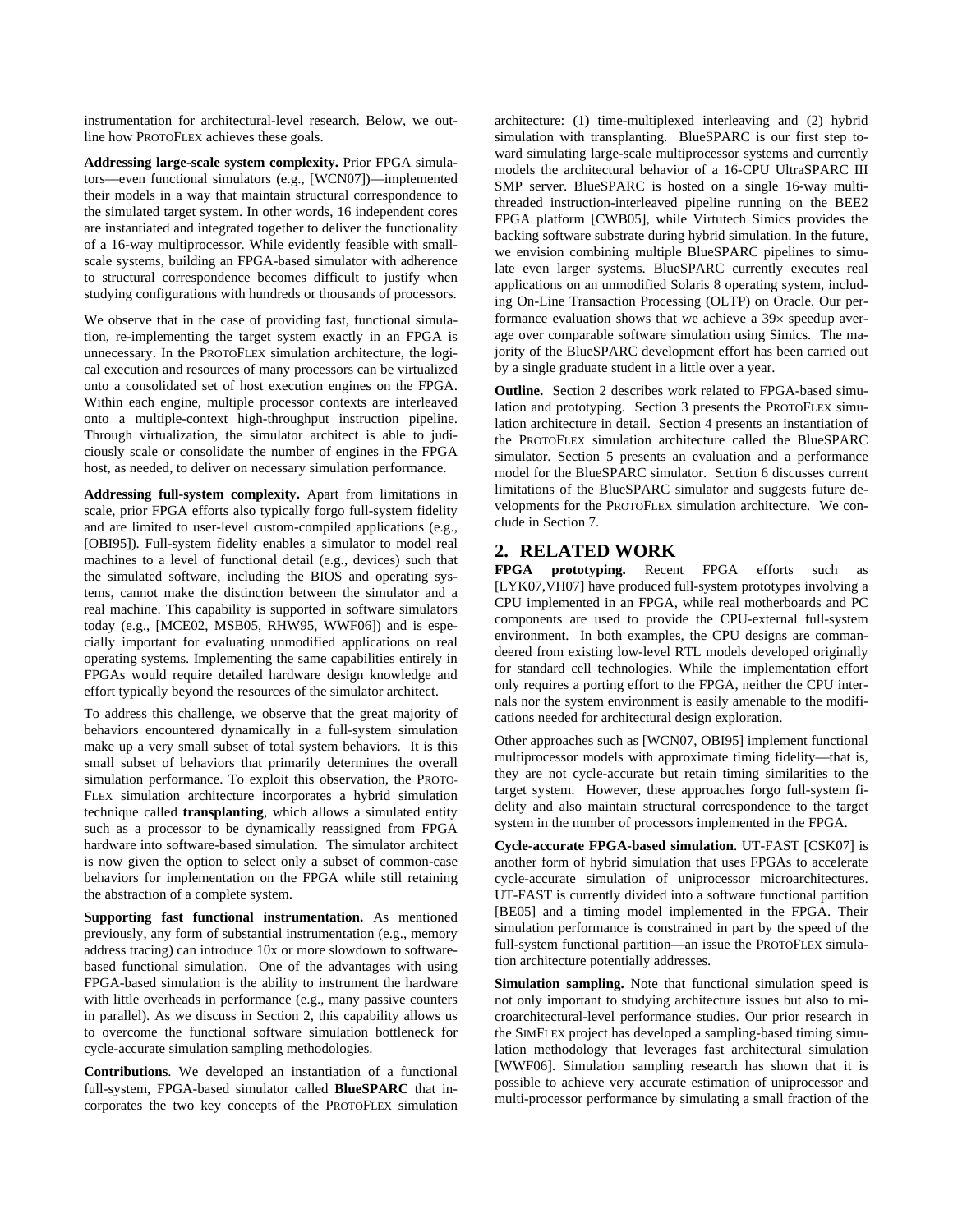

**Figure 1** Partitioning a simulated target system across an FPGA and software simulator during hybrid simulation

total benchmark in cycle-accurate mode. In short, the performance of the detailed cycle-accurate simulator is itself inconsequential to the latency of performance data collection. The performance bottleneck now lies in the amount of time it takes to advance the system's architectural state across the large gaps between sampled sections of the benchmark and to perform functional warming of microarchitectural structures (e.g., caches). As opposed to software, a key benefit of using FPGA-based simulation is the ability to carry out this instrumentation activity atspeed without a performance overhead.

#### **3. PROTOFLEX**

In this section, we expand on the PROTOFLEX simulation architecture for FPGA acceleration of functional full-system simulation. We discuss both hybrid simulation with transplanting and interleaving of multiple processor contexts [CNH07]. Note that the PROTOFLEX simulation architecture is not a specific instance of hardware or infrastructure but embodies a set of general design concepts when approaching an FPGA-based simulation design.

### **3.1 Hybrid Simulation**

Hybrid Simulation is motivated by the observation that the great majority of behaviors encountered dynamically in a simulation during runtime are contained by a small subset of total system behaviors. It is this small subset of behaviors that primarily determines the overall simulation performance. Thus, to improve software simulation performance while minimizing the hardware development, one only applies FPGA acceleration to components that exhibit the most frequently encountered behaviors.

A key ingredient in developing an FPGA-based simulation platform is to have an existing software reference model of a target system at hand. Not only is this the most tractable way to capture and debug the wide range of behaviors necessary, but it is also a crucial enabler in validating the FPGA hardware.

**Hybrid simulation.** Figure 1 offers a high-level depiction of the hybrid simulation of a multiprocessor system. In the figure, all components are either hosted on the FPGA or simulated by the reference simulator; specifically, the main memory and CPUs are hosted in the FPGA while the remaining components are hosted in the reference simulator (e.g., disks and network interfaces, etc). When a software-simulated DMA-capable I/O device accesses memory, it accesses a hardware memory module on the FPGA platform. In a simulation, both the FPGA-hosted and softwaresimulated components are advanced concurrently to model the



**Figure 2** Improving performance with hierarchical transplanting

progress of a complete system (e.g., simulating disk activity in parallel with processors running on the FPGA).

**Transplanting.** A component such as the CPU can be partitioned into a small core set of frequent behaviors and an extensive set of complicated or rare behaviors. Assigning the complete set of CPU behaviors statically to either software simulation or FPGA results in either the simulation being too slow or the FPGA development being too complicated. The conflicting goals can be reconciled by supporting "transplantable" components which can be re-assigned to the FPGA or software simulation at runtime. In the CPU example, the FPGA would only implement the subset of the most frequently encountered instructions. When the partially implemented CPU encounters an unimplemented behavior (e.g., a page table walk following a TLB miss), the FPGA-hosted CPU component is suspended. Immediately after, its state is "transplanted" to its corresponding software-simulated component in the reference simulator  $(\bullet)$  in Figure 1). The software-simulated CPU component is then activated to carry out the unimplemented behavior before becoming de-activated again. Finally, the CPU state is then transplanted back to the suspended FPGA-hosted CPU component to resume acceleration on the FPGA  $(\bullet$  in Figure 1).

**Hierarchical transplanting.** While transplanting is a straightforward way to achieve full behavior coverage of a complex component like the CPU, there is a significant performance overhead associated with the hand-off between FPGA and software simulation. This includes both the time to transfer data between the FPGA and the software hosts, and the time for the software simu-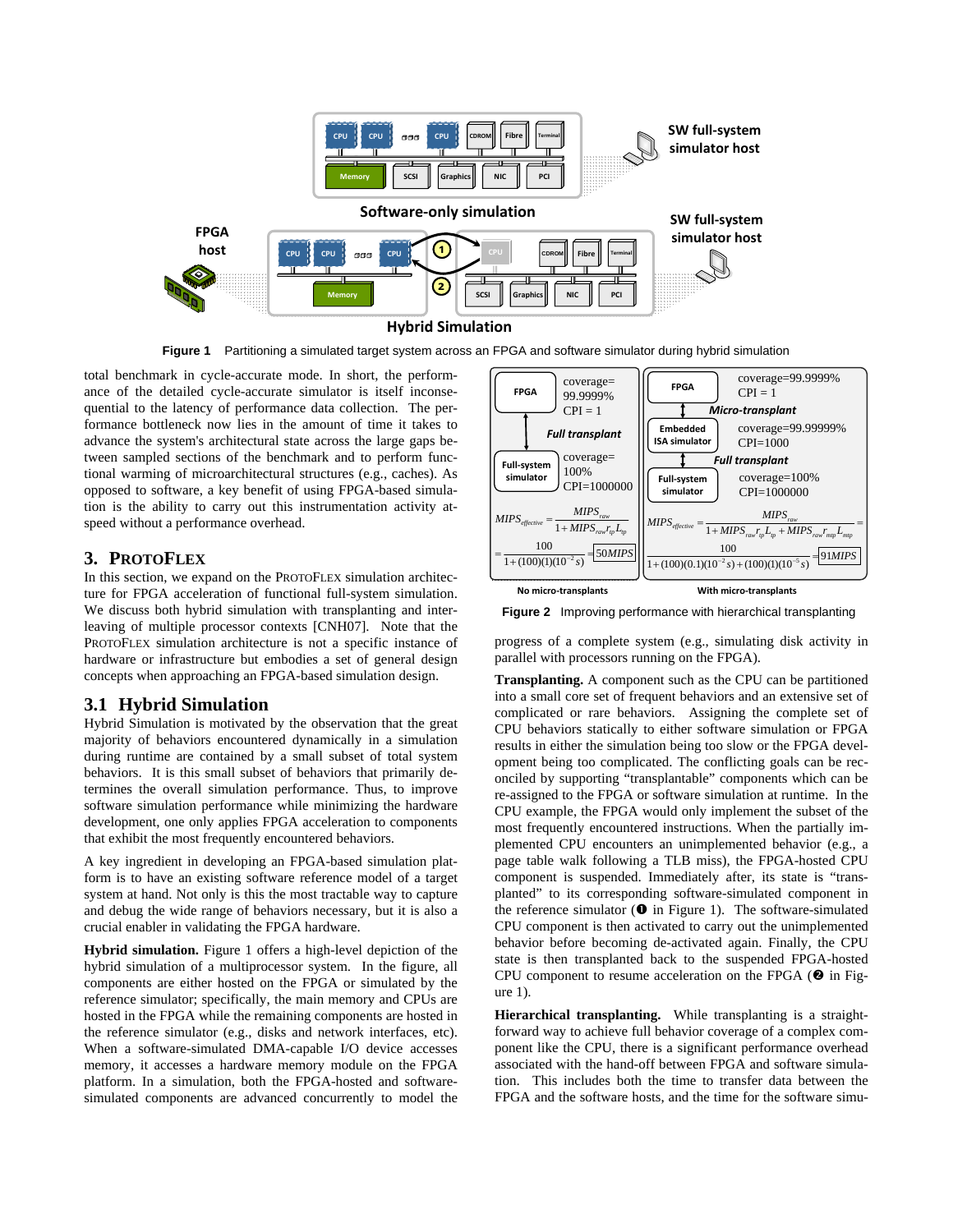

**Figure 3** Large-scale multiprocessor simulation using a small number of interleaved engines

lator to carry out the unimplemented behavior on behalf of the FPGA. This exchange could take several milliseconds if the FPGA and the software simulation hosts are separated far apart (e.g., over Ethernet).

The effective hybrid simulation throughput for a 1-CPU pipeline with transplanting is

$$
MIPS_{effective} = MIPS_{raw} / (1+MIPS_{raw} rate_{tplant-per-million} L_{tplant})
$$

where *MIPS<sub>raw</sub>* is the simulation throughput of a single FPGAhosted CPU; *rate<sub>tplant</sub>* is the number transplants per million instructions; and *L<sub>tplant</sub>* is the latency cost of a transplant in seconds.

Figure 2 (left) illustrates an example calculation assuming a 100MHz FPGA-hosted CPU with CPI=1. Even if the FPGAhosted CPU transplants just once every 1,000,000 instructions, 50% of the 100 MIPS raw throughput potential would be lost due to the high transplant penalty (10msec=1 million cycles). Because *MIPSraw* appears in the denominator of the discount factor, attempting to improve performance by increasing *MIPSraw* would yield diminishing returns. Attempts to raise performance by reducing *rate<sub>tplant</sub>* would also face diminishing returns because increasingly more instructions would have to be built in the FPGAhosted CPU to reduce the transplant rate further.

A better solution is to introduce a hierarchy of CPU transplant hosts with staggered, increasing instruction coverage and performance costs. For example, an embedded processor (e.g., the embedded PPC405 in the Xilinx Virtex architecture or even a synthesized soft core) can support a simple software-based simulation kernel for the CPU. The simple software-based simulation kernel would still be slow relative to the FPGA-hosted CPU, but would be much faster than a full transplant to the reference software simulator. The embedded simulation kernel should also be able to reach, with relative ease, a higher instruction coverage in software than in the FPGA-hosted CPU, which reduces the rate of expensive transplants to the reference software simulator.

Returning to the example in Figure 2, suppose we introduce an embedded software-based simulation kernel as an intermediate CPU transplant host with CPI=1000. Further suppose that the intermediate simulation kernel transplants to the full reference simulator only once every 10 million instructions. Then, 90% of the 100 MIPS raw throughput potential would be preserved.

#### **3.2 Interleaved Multiprocessor Simulation**

The most important goal in FPGA-accelerated multiprocessor simulation is to provide simulation performance beyond the capabilities of software-based simulators. It is first important to understand how fast a useful multiprocessor simulator needs to be.



**Simulation performance requirement.** Interactive software research can tolerate no more than 100x slowdown. Batched performance simulation studies can tolerate as much as 1000x to 10,000x slowdown. Assuming three simulators with aggregate simulation throughputs of 10, 100 and 1000 MIPS, respectively, Figure 4 plots the user perceived simulation slowdown (y-axis) of the given simulator relative to a real system. As the system size increases, the aggregate simulation throughput is divided by the number of processors being simulated (x-axis). We assume a "real" multiprocessor system consists of 1000-MIPS processors.

Today's fastest full-system software simulators have less than 100 MIPS aggregate throughput. As seen in Figure 4, a 100-MIPS simulator represents only a 10x perceived slowdown in a uniprocessor simulation, but is only practical for studying up to tens of processors before the slowdown is no longer acceptable. Figure 4 also suggests that a 1000-MIPS simulator is already adequate for effective hardware and software research of a 100-way or even 1000-way multiprocessor system.

The straightforward approach to construct a 1000-way multiprocessor FPGA-based simulator is to replicate 1000 cores and integrate them together in a large-scale interconnection substrate. While this meets the requirement of simulating a large-scale system, the development effort and required resources would be excessive or prohibitive and the final aggregate throughput would be 100 to 1000x faster than needed. A performance-driven approach would trade the excess simulation performance for a more tractable hardware development effort and cost.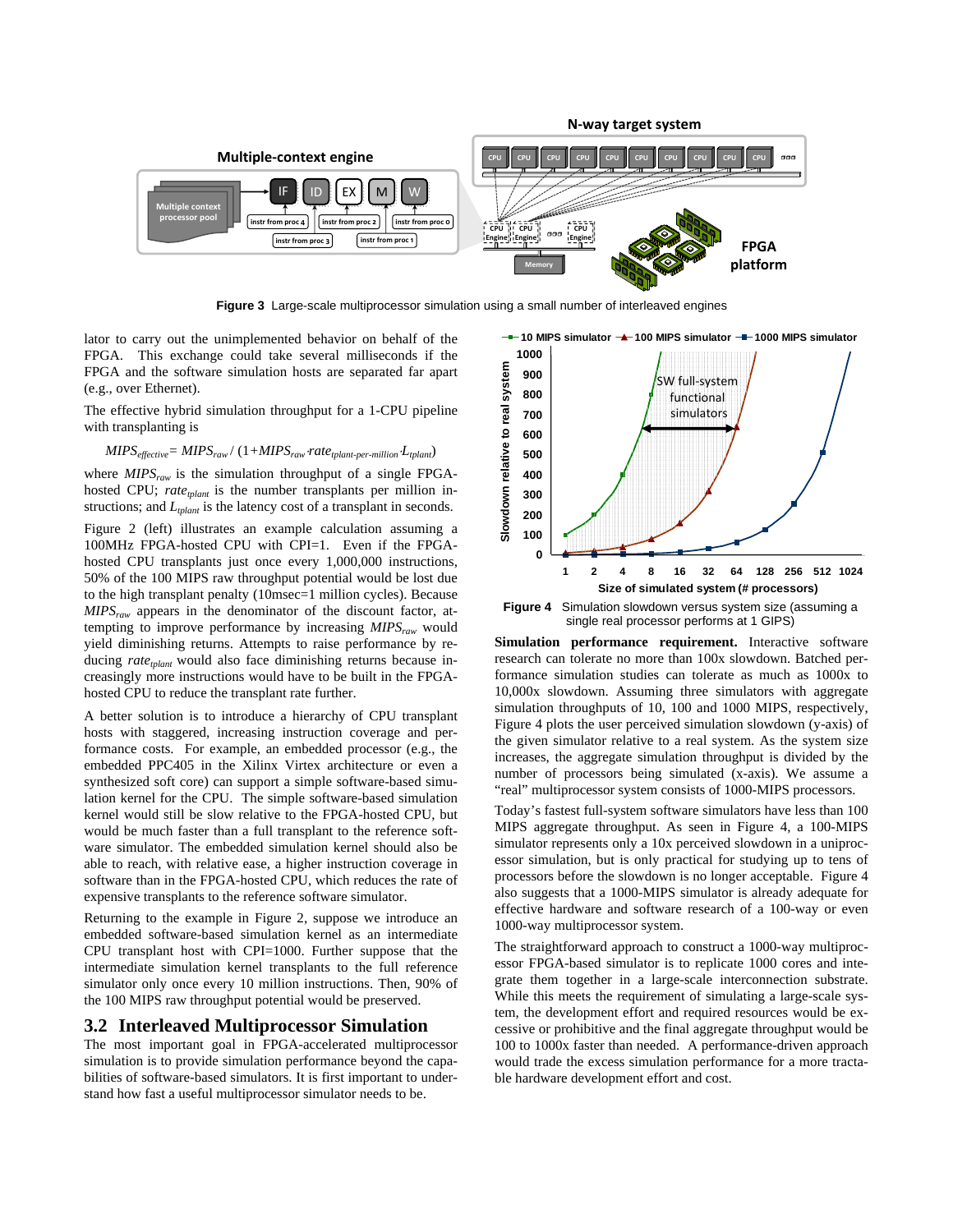

**Figure 5** Allocating components for hybrid simulation in the BlueSPARC simulator

|                             | <b>Table 1</b> BlueSPARC simulator characteristics                                                                    |  |  |  |
|-----------------------------|-----------------------------------------------------------------------------------------------------------------------|--|--|--|
| Processing<br>nodes         | 16 64-bit UltraSPARC III contexts<br>14-stage interleaved pipeline                                                    |  |  |  |
| Caches                      | Split L1 I/D, 64KB, 64B, direct-mapped, writeback<br>Non-blocking loads/stores<br>16-entry MSHR, 4-entry store buffer |  |  |  |
| Clock frequency             | 90MHz                                                                                                                 |  |  |  |
| Main memory                 | 4 GB total memory                                                                                                     |  |  |  |
| Resources<br>(Xilinx V2P70) | 33,508 LUTs (50%), 222 BRAMs (67%)<br>43,206 LUTs (65%), 238 BRAMs (72%)<br>(+ monitors/stats/debug/assertions)       |  |  |  |
| <b>FDA</b> tools            | Bluespec System Verilog [Blue06]<br>Xilinx EDK 9.2i, XST 9.2i                                                         |  |  |  |
| <b>Statistics</b>           | 25K lines Bluespec, 511 rules, 89 module types                                                                        |  |  |  |

**A performance-driven approach.** The PROTOFLEX simulation architecture advocates *virtualizing* the simulation of multiple processor contexts onto a single fast engine through timemultiplexing. Virtualization decouples the scale of the simulated system from the required scale of the FPGA platform and the hardware development effort. The scale of the FPGA platform is only a function of the desired throughput (i.e., achieved by scaling up the number of engines). For example, Figure 3 illustrates the high-level block diagram of a large-scale multiprocessor simulator using a small number of interleaved engines. Multiple simulated processors in a large-scale target system are shown mapped to share a small number of engines.

**Multiple-context engine design.** Our decision to fulfill the role of a multiple-context engine using an instruction-interleaved pipeline is based on a number of reasons. An instruction-interleaved pipeline switches a processor context on every fetch cycle, allowing for multiple processor contexts to share a single pipeline. Such a design enjoys several implementation advantages as exemplified in prior designs such as the CDC Cyber and the HEP barrel processor. First, stalling and internal forwarding can be eliminated entirely if only at most 1 instruction from each context is allowed in the pipeline at any given time. Second, longer pipelines can be used to mitigate critical timing paths, which enables better overall clock frequency. Third, it is well known that such a design is highly tolerant to long-latency events such as cache misses and transplants since additional threads can execute in the shadow of a long-latency event. Finally, in an implementation with caches, multiple threads are automatically kept coherent in shared-memory as they interleave onto a single L1 cache; this helps to consolidate the number of nodes in a cache coherency design in larger implementations with multiple engines.

|                                                                                                                                                                                                                             | <b>Table 2</b> Selected partitioning in hybrid simulation                                                                                                                                                                |  |  |  |  |  |
|-----------------------------------------------------------------------------------------------------------------------------------------------------------------------------------------------------------------------------|--------------------------------------------------------------------------------------------------------------------------------------------------------------------------------------------------------------------------|--|--|--|--|--|
| <b>BlueSPARC (FPGA)</b>                                                                                                                                                                                                     | <b>Micro-transplant</b> (on-chip simulation)                                                                                                                                                                             |  |  |  |  |  |
| • add/sub/shift/logical<br>• multiply/divide<br>• register windows<br>• 38/103 SPARC ASIs<br>• interprocessor x-calls<br>• device interrupts<br>$\cdot$ I-/D-MMU + tlb miss<br>• Loads/stores/atomics<br>• VIS block memory | • 65/103 SPARC ASIs<br>• VIS I/II multimedia<br>• FP add/sub/mul/div + traps<br>• FP/INT conversion<br>• trap on integer arithmetic<br>• alignment<br>• fixed-point arithmetic<br>• tlb/cache diagnostics<br>• tlb demap |  |  |  |  |  |
| <b>Transplant</b> (off-chip simulation)                                                                                                                                                                                     |                                                                                                                                                                                                                          |  |  |  |  |  |
| • pci bus<br>• isp2200 fibre channel<br>• i21152 pci bridge<br>• irg bus                                                                                                                                                    | • fibre channel<br>• text console<br><b>SCSI disk</b><br>• sbbc pci device<br>• serengeti IO prom<br>• SCSI cdrom<br>• cheerio-hme NIC<br>$\cdot$ SCSI bus                                                               |  |  |  |  |  |

### **4. THE BLUESPARC SIMULATOR**

### **4.1 Overview**

In this section, we describe BlueSPARC, which is our first instantiation of the PROTOFLEX simulation architecture. BlueSPARC is one of our first steps towards simulating large-scale multiprocessor systems and currently models a 16-way symmetric multiprocessor (SMP) UltraSPARC III server (Sun Fire 3800). The BlueSPARC simulator combines Virtutech Simics on a standard PC as the reference simulator and only a single 16-context interleaved engine on an FPGA for acceleration. The FPGA portion is hosted on a Berkeley Emulation Engine 2 (BEE2) FPGA platform [CWB05]. The BlueSPARC simulator embodies the two key concepts of the PROTOFLEX simulation architecture: 1) hybrid simulation to achieve both performance and full-system fidelity with reasonable effort and 2) decoupling the logical system size from the physical design complexity. Future work will develop the cache coherency support needed for combining multiple engines to support simulation of larger multiprocessor systems.

The BlueSPARC simulator can serve the same functionality currently provided by simulators such as Simics. In fact, the BlueSPARC simulator uses the same simulated console as Simics, so a user can even "interact" with the simulated server. Furthermore, BlueSPARC is fully capable of generating and loading Simics-compatible checkpoints of the entire simulated system state.

**High-level organization.** Figure 5 shows a high-level block diagram of how we map the functionality of the target 16-way SMP server onto software simulation and hardware hosts. First, the main memory system is hosted directly by DDR2 DRAM on the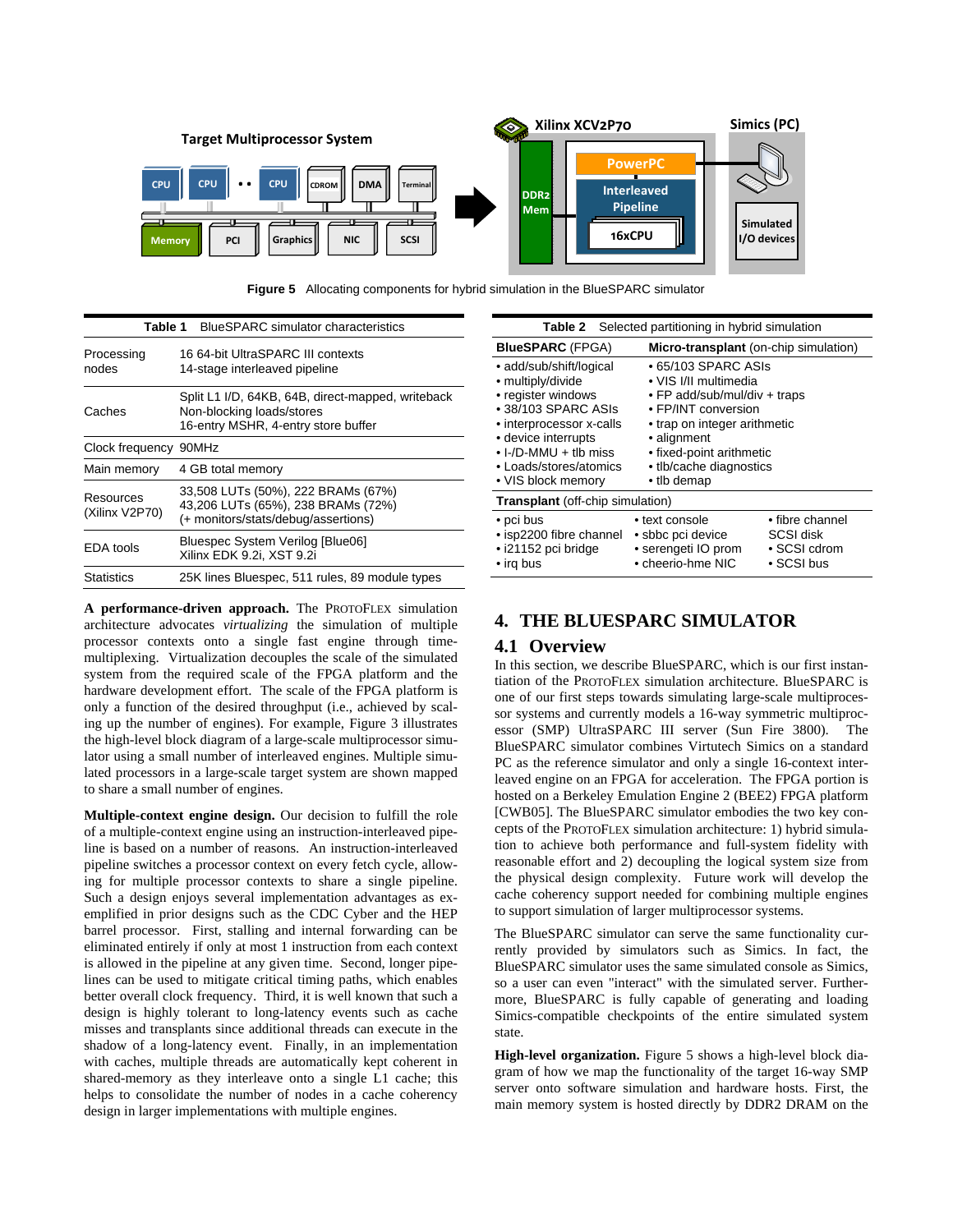

**Figure 6** High-level Organization of the BlueSPARC simulator

BEE2. Next, all 16 target SPARC processors are mapped onto a single interleaved engine contained on one Xilinx Virtex-II XC2VP70 FPGA. The target SPARC processors are transplantcapable components. In addition to the interleaved engine, the PPC405 embedded processors serve as an intermediate transplant host for the target SPARC processors when they encounter unimplemented behaviors in the interleaved engine. The reference Simics simulator running on a PC workstation provides a third hosting option for the target SPARC processors. Last but not least, all remaining components of the simulated system are hosted by the reference Simics simulator. Table 1 summarizes the high-level characteristics of the BlueSPARC simulator (which we explain in more detail in the coming pages).

**Implementation on BEE2.** Figure 6 shows a structural view of our entire system mapped onto the BEE2 FPGA platform. The BEE2 board holds five Xilinx V2P70 FPGAs, which are connected to each other using low-latency, high-bandwidth 200MHz links. The FPGA-portion of the BlueSPARC simulator is hosted on two FPGAs. The center FPGA is used to host the BlueSPARC interleaved engine. This pipeline is connected over a high-speed inter-chip link to another FPGA, which hosts four independent DDR2 controllers for up to 4GBytes of main memory.

In the center FPGA, the PPC405 interacts with the BlueSPARC engine over the processor local bus (PLB) for servicing both transplants and I/O transactions. In addition to serving as an intermediate transplant host for the target SPARC processors, the PPC405 embedded processor also manages external communication with the simulation PC over Ethernet. The PC and the BEE2 are connected over a standard cross-over cable.

### **4.2 Hybrid Simulation and Transplanting**

The BlueSPARC simulator fully incorporates the idea of hybrid simulation and transplanting as a methodology to reduce implementation complexity. The BlueSPARC engine only supports the minimum subset of the UltraSPARC III ISA required to achieve acceptable performance. We select instructions for inclusion in the FPGA following a quantitative profile of selected commercial and integer benchmarks. A general rule of thumb in the selection

was to implement in FPGA the set of behaviors necessary to limit the rate of transplants to no more than 5 times in 10,000 instructions in any of the software workloads. This rule-of-thumb was determined through estimated initial design parameters and firstorder software simulations of an interleaved pipeline augmented with transplanting.

In the current BlueSPARC simulator, the embedded softwarebased simulation kernel can capture the complete behavior of the UltraSPARC III processor. The only time execution is transplanted to the Simics reference simulation on the PC is when the CPU interacts with I/O devices. For clarity, we refer to a transplant to the embedded software-based simulation kernel as a **micro-transplant**, and we refer to a transplant to the Simics reference simulation as an **I/O-transplant**. Table 2 shows a detailed breakdown of how we partitioned the required behaviors of an UltraSPARC III processor for direct simulation in FPGA, microtransplant, and I/O-transplant.

The BlueSPARC engine must support all of the user-level instructions as well as a minimal subset of privileged and implementation-dependent behaviors. A great majority of the time, the frequent behaviors that must be included are also the simple ones leaving the most complicated instructions to the embedded software-based simulation kernel. It is worth mentioning that some complex behaviors do occur sufficiently frequently to warrant implementation in the simulation engine. Despite being a RISC ISA, the UltraSPARC III superset of SPARCV9 has a large number of complex implementation-dependent and legacy behaviors (e.g., SPARC ASIs). The explicitly-defined TLB size also poses an implementation challenge by consuming a large amount of BlockRAMs when replicated 16 times for the processor contexts.

However, despite these challenges, we found that our implementation was still justifiably easier than a full-blown prototype. Without micro-transplants or I/O transplants, implementing all of the behaviors in Table 2 in hardware would have required a tremendous amount of development effort.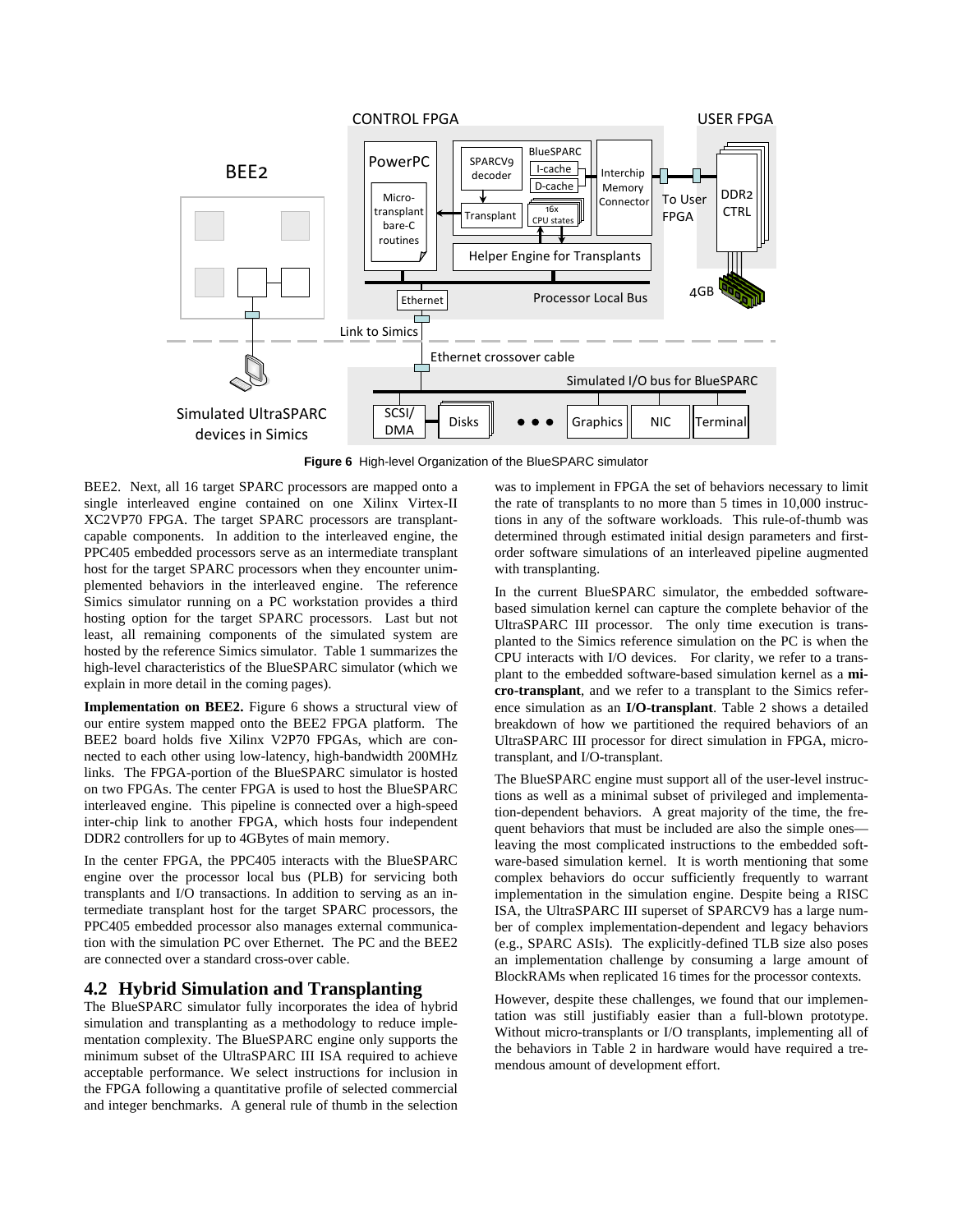

**Figure 7** The BlueSPARC engine: a 14-stage instruction-interleaved pipeline

#### **4.3 Interleaved Pipeline**

The BlueSPARC engine is a 14-stage, instruction-interleaved pipeline that supports the multithreaded execution of up to 16 UltraSPARC III processor contexts (see Figure 7). The maximum retirement rate of our pipeline is one instruction per cycle, which in combination with the clock frequency dictates the peak throughput. The primary goals in developing the BlueSPARC engine are 1) to ensure correctness, 2) to maximize maintainability for future design exploration and 3) to minimize effort. In many cases we forgo complex performance optimizations in favor of a simpler, more maintainable design.

**Pipeline operation.** Figure 7 shows instructions beginning at the Context Select Unit (left), which is a simple fair scheduler that issues in round-robin order from different processor contexts. The scheduler is responsible for ensuring that all processor contexts make equal progress on average. This requirement is important in order to avoid unrealistic system behaviors (e.g., a processor holding a lock indefinitely). After being selected, each issued instruction is tagged with a unique context identifier used to index various structures and registers replicated for each processor context throughput the pipeline (see shaded components). Once the instruction is selected, a subset of its architectural registers (e.g., pstate, current window pointer) are scanned from a state register file and passed into the pipeline. After fetch, the decoding stage determines whether an instruction requires transplanting. Supported instructions in the common-case proceed through the pipeline stages until reaching the writeback stage. At writeback, the processor context re-enters the Context Select Unit for the next round of scheduling. A processor context can only have at most one instruction in the pipeline at a time, therefore register file RAW hazards cannot arise.

**Micro-transplants and I/O-transplants.** In the event a transplant operation is identified by the decoder, the unimplemented instruction word and the processor context ID are queued into the Transplant unit (see Figure 7) for service by the embedded PPC405 processor running a small UltraSPARC III ISA simulation kernel. With 16 processor contexts and 14 pipeline stages, while one transplanted context is being serviced, the remaining 15 contexts can still keep the pipeline fully utilized. Only one outstanding micro-transplant and one outstanding I/O-transplant are currently supported. Any additional I/O- or micro-transplant requests from other contexts are queued in the Transplant unit.

Figure 8 illustrates step-by-step how the interleaved pipeline interacts with the embedded PPC405 during a micro-transplant. After a detected unimplemented instruction is queued up in the Transplant unit, the PPC405 is interrupted (1) and begins to read a minimum amount of state from the requesting context to decode the unimplemented instruction (2). After decoding, the PPC405 continues to read from the engine the state required to complete the unimplemented instruction. Reading and writing processor state (e.g. register file and cache reads) may require issuing synthetic "helper" instructions through the engine. Once the input state is acquired, the ISA simulation kernel computes the state updates (3) and writes the changed state values back to the engine for the requesting context (4)—again with the help of helper instructions—before returning the blocked processor context back to scheduling.

Figure 8 also shows how I/O-transplants are handled. During simulation, Simics continuously polls the embedded PPC405 to examine for I/O activity queued in the transplant unit  $(1)/(2)$ . If an I/O transaction (e.g., a memory-mapped load or store instruction) is pending, the PPC405 acquires the necessary state information from the engine and forwards the state to Simics in response to the polling (3)/(4). For I/O transplants, Simics simulates the memory-mapped I/O bus transaction to the target simulated devices (5) and returns the acknowledgement (6)/(7).

**Other sources of serialization and latency.** In addition to transplants**,** a variety of long-latency events can deter the progress of an instruction in the pipeline. The most frequently encountered example is a cache miss. In our memory system, the caches are non-blocking, and up to sixteen misses to independent cache sets are allowed at any given time. Other contexts may continue to utilize the pipeline while memory accesses are pending. To avoid conflicts between multiple contexts for cache sets in a transient state, each cache set is augmented with a pending bit in the tag array. Any subsequent context that attempts to access a pending cache set is removed from the pipeline and forced to **retry** from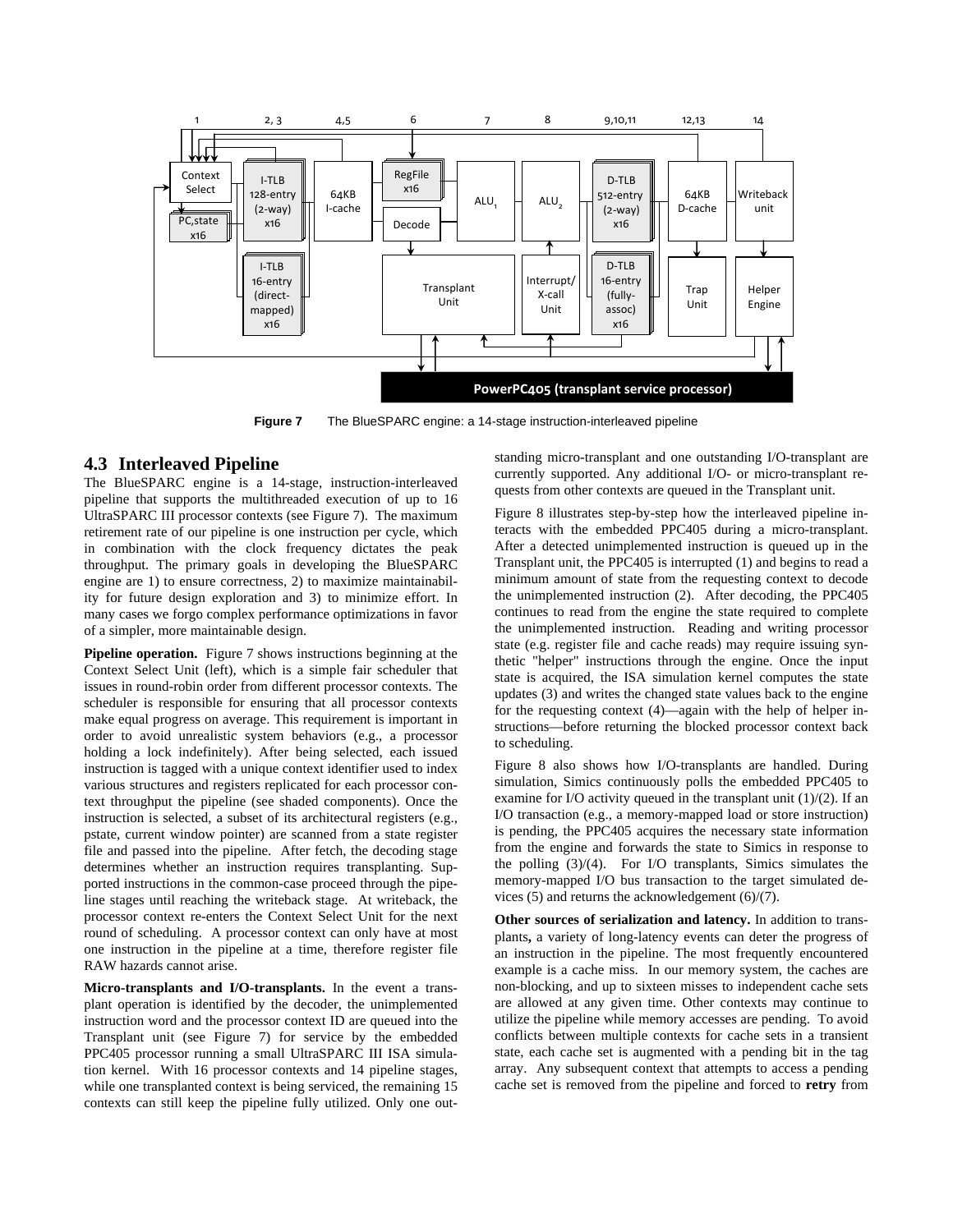the scheduler at a later time. As we show later in Section 5, retries can have a noticeable effect on performance.

To hide store misses, a 4-entry store buffer allows processor contexts to retire past a store miss; we currently do not implement store-to-load forwarding and thus any conflicting loads will stall until pending stores are drained into memory.

A number of special instructions cannot finish in a single pass through the pipeline. For example, atomics (e.g., ldstub) require a load followed by a store. Other examples of multi-pass instructions are Quad LDDs (atomic load of two doublewords), or block load/store instructions (64B loads into 8 consecutive registers). We implement a helper engine (see Figure 7) that issues helper instructions to facilitate multi-pass instructions. Note that helper instructions can steal pipeline slots but happen rarely in practice. As noted earlier, the helper engine also facilitates state access during micro-transplanting. Lastly, cache flushes and pipeline "freezes" can also introduce serialization into the pipeline. Because the i- and d-caches are incoherent, we conservatively flush the caches on any possibility of staleness in the I-cache. Pipeline "freezes" occur when the entire pipeline is stalled for a temporarily owned resource (e.g., during TLB replacement).

In Section 5, we quantify how all of these events can affect the overall pipeline performance. We now discuss strategies used to validate the BlueSPARC implementation.

#### **4.4 Validation**

Our validation methodology involves a combination of Verilog/C simulation and testing directly on the FPGAs. We rely on Simics to provide us with a complete and correct reference model for the UltraSPARC III server, including the pre-validated device models. In general, all of our testing (either in RTL simulation or running directly on FPGAs) must pass validation by matching up exactly with the architectural state that Simics generates. Our validation test suite comprises a subset of ported diagnostics from the OpenSPARC framework [VH07], auto-generated stress-test programs, hand-written test-cases, and real applications/benchmarks.

We relied on a variety of strategies to validate our design in the presence of non-determinism on the FPGA. In order to match architectural state with Simics, we implement a hardware "event recorder" that records the global commit order of instructions within the pipeline for each processor context. The event recorder also captures the timing of asynchronous events during runtime (e.g., the exact point of delivery of an interrupt). This ordering is scanned from the FPGA on the BEE2 and replayed in Simics to attain identical architectural and memory state for comparison.

Another validation strategy we adopted was to implement over 200 synthesizable assertion instances in our design. These assertions were monitored using the Chipscope built-in logic analyzer and responsible for detecting over 50% of the design bugs. In all, we have high confidence that BlueSPARC is validated to a level suitable for active use by end-users. We have successfully passed all of our test suites and have been able to validate billions of instructions in all of our workloads using the event recorder. We also have been able to interact with the hardware using a simulated console in Solaris and have been able to run console applications correctly without assertions firing or crashes occurring.



**Figure 8** Detailed operation of Micro-transplants & I/O-Transplants

### **5. EVALUATION**

This section reports the simulation throughput of the 16-way BlueSPARC simulator described in Section 4. The performance evaluation includes a comparison to the Simics simulator. Furthermore, we present a first-order model to understand the performance of multithreaded interleaving.

### **5.1 Simulation Throughput**

**Benchmarks.** The evaluations in this section are based on simulating a 16-way symmetrical multiprocessing (SMP) UltraSPARC III server (Sun Fire 3800). The simulated server is running an unmodified Solaris 8 operating system. We exercise the simulated server using 16-cpu software workloads for saturating the pipeline. These consist of six SPEC2000 integer benchmarks (bzip2, crafty, gcc, gzip, parser, vortex) and a TPC-C On-Line Transaction Processing (OLTP) benchmark. For the SPECint workloads, 16 independent copies of the benchmark program are executed concurrently on the simulated 16-way server; we measure simulation throughput for 100 billion aggregate instructions (after the program initialization phase). Due to limited physical memory on our target configuration, it was necessary to run with test inputs and to omit benchmarks that exhibited excessive disk paging activity after program initialization (gap, mcf). Other SPECint benchmarks (eon, perlbmk, twolf, and vpr) were omitted due to a high presence of FP instructions, which we do not accelerate in FPGA. These instructions appear at sufficient rate (>1 in 1000) to incur prohibitive performance overheads if microtransplanted. For the OLTP benchmark, the simulated server is running a commercial multithreaded database server—Oracle 10g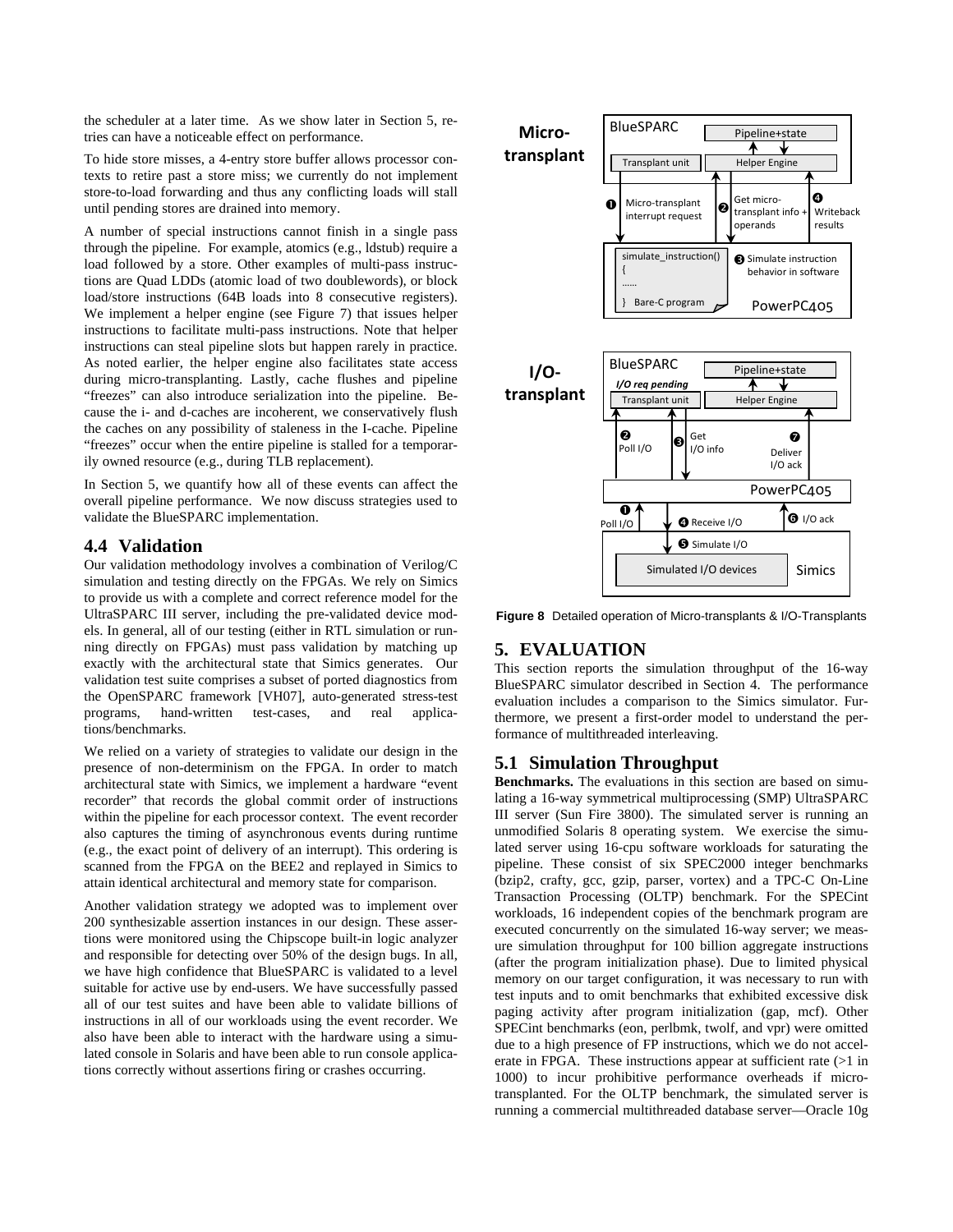|               | Table 3          | Long-latency event rate $(r_i)$ and latency $(L_i)$ . Percentages represent the rate of events per instruction. |               |                   |                  |               |                   |                   |  |  |
|---------------|------------------|-----------------------------------------------------------------------------------------------------------------|---------------|-------------------|------------------|---------------|-------------------|-------------------|--|--|
|               |                  | Numbers in parenthesis represent the latency per event in terms of 90MHz cycles.                                |               |                   |                  |               |                   |                   |  |  |
|               | Micro-tplant     | I/O-tplant                                                                                                      | Load miss     | <b>Fetch miss</b> | <b>Scheduler</b> | Retry         | <b>Flushes</b>    | <b>Multi-pass</b> |  |  |
| Oracle        | $0.015\%$ (7448) | 0.00066% (420354)                                                                                               | 2.94% (58)    | 1.43% (56)        | 100% (2.16)      | $3.10\%$ (75) | 0.0037% (3352)    | $0.808\%$ (21)    |  |  |
| Bzip2         | $0.000\%$ (3149) | 0.00007% (151695)                                                                                               | $8.68\%$ (96) | $0.30\%$ (105)    | 100% (1.2)       | 11.49% (96)   | $0.0042\%$ (3256) | $0.096\%$ (13)    |  |  |
| Crafty        | $0.000\%$ (3234) | 0.00001% (153707)                                                                                               | 7.07% (130)   | 2.49% (133)       | 100% (0.66)      | $8.35\%$ (46) | 0.0010% (3380)    | 2.369% (13)       |  |  |
| Gcc           | $0.005\%$ (7784) | 0.00007% (149454)                                                                                               | 1.92% (114)   | $0.95\%$ (114)    | 100% (2.08)      | 2.49% (118)   | 0.0057% (3319)    | $0.077\%$ (30)    |  |  |
| Gzip          | 0.000% (16945)   | 0.00007% (105389)                                                                                               | 6.82% (113)   | $0.26\%$ (126)    | 100% (1.32)      | 8.44% (75)    | 0.0035% (3284)    | $0.084\%$ (33)    |  |  |
| <b>Parser</b> | $0.000\%$ (2690) | 0.00008% (149826)                                                                                               | 5.33% (122)   | 2.50% (123)       | 100% (1.93)      | 7.83% (99)    | 0.0091% (3244)    | $0.471\%$ (52)    |  |  |
| <b>Vortex</b> | $0.007\%$ (1806) | 0.00018% (118308)                                                                                               | 8.97% (173)   | 3.90% (168)       | 100% (2.02)      | 15.56% (84)   | $0.0045\%$ (3294) | $0.150\%$ (32)    |  |  |

Enterprise Database Server—configured with 100 warehouses (10GB), 16 clients, and 1.4 GB SGA as in [WWF06]. We measure simulation throughput for 100 billion aggregate instructions in a steady-state region (where database transactions are committing steadily). As we will see next, the workload has a large impact on the simulation throughput of both Simics and BlueSPARC.

**Simics performance.** When Simics is invoked with the default "fast" option, it can achieve many tens of MIPS in simulation throughput. However, the fast mode is a purely black-box system—that is it does not support instrumentation (e.g., memory address tracing) or augmentation of behavior (e.g., adding a new opcode). There is approximately a factor of 10x reduction in simulation throughput when Simics is enabled with trace callbacks for instrumentation (this observation is also noted by [NFS04]). In Figure 9, the bars labeled *Simics-fast* and *Simicstrace* report our measured Simics simulation throughput (total simulated instruction per second) for the simulated 16-way SMP server. Simics simulations were run on a Linux PC with a 2.0 GHz Core 2 Duo and 8 GBytes of memory. The performance most relevant to architecture research activities is reported in *Simics-trace*. Here, an approximately  $10\times$  difference in simulation throughput is seen when Simics is run without the fast-mode.

**BlueSPARC performance.** The simulation throughput of the BlueSPARC simulator is reported in the left-most bars in Figure 9. The interleaved engine is clocked at 90MHz. The BlueSPARC simulator with acceleration from just a single Virtex II XCV2P70 FPGA achieves speed comparable to *Simics-fast* on the SPECint and Oracle-TPCC workload. In comparison to the more relevant *Simics-trace* performance, the speedup is more dramatic, an average speedup of 39x and as high as 49x on GCC. As mentioned in Section 2, fast functional instrumentation is a key capability in accelerating cycle-accurate simulation sampling activities. Although we do not discuss in detail in this paper, we have successfully implemented an FPGA-based functional 16-way CMP cache simulator that can accept memory reference traces at full rate for the purposes of fast functional warming in the SIMFLEX project. In the next section, we present a detailed analysis explaining the reported performances of BlueSPARC.

### **5.2 Performance Analysis**

The performance model we present is based on a simple accounting of pipeline utilization by the interleaved processor contexts. Under ideal conditions, the instructions from multiple processor contexts would be issued into the pipeline in round-robin order, without stall or interference. Let *N* be the number of interleaved processor contexts and *P* be the depth of the interleaved pipeline  $(N > P)$  in our design). Suppose *I* is the average interval between the instructions issued from one processor context into the pipeline (in cycles). The pipeline utilization by one context is then *1/I*,



**Figure 9** Performance comparison of BlueSPARC and Simics

and the total utilization by *N* contexts is *N/I*. In the ideal case, *I=N* when the pipeline is fully utilized. *I* can be further decomposed into two components in the ideal case, where *I=P+S* cycles. The first component represents the number of cycles traversed in a *P*-stage pipeline (constant). The *S* component refers to cycles spent waiting in the scheduler in a fully occupied pipeline. *S=N-P* when the pipeline is fully utilized.

Under real conditions, events such as cache misses, microtransplants and I/O-transplants increase the average interval *I*  between the instructions issued from one processor context. We can express *I*avg as

$$
I_{avg} = P + S + r_1 L_1 + r_2 L_2 + r_3 L_3 + \dots
$$

where  $r_i$  is the rate (event per instruction) of a specific long latency event that delays the completion of an instruction by  $L_i$ cycles. During long-latency events, the blocked processor context is removed from the pipeline and does not consume pipeline issue slots. Thus, a high pipeline utilization can be sustained even in the presence of these long latency events provided 1) *N*>*P* and 2) the number of ready-to-execute contexts is at least *P*.

Table 3 gives the rate  $r_i$  (events per instruction) and average latency  $L_i$  (in 90MHz cycles) for the event classes that impact  $I_{avg}$ . All of these statistics are collected using performance counters built into the interleaved engine. Using the measured data as input, the *Iavg* model agrees well with wall-clock measurements and is able to predict pipeline utilizations for all of the workloads within 1% error. Figure 10 illustrates the measured fractional contribution of each event class to the overall *Iavg*. Each percentage component from an event class is calculated as *(riLi)*/*Iavg*. The components also include percentage contribution from time spent in the pipeline  $(14/I_{\text{ave}})$  and time in the scheduler  $(S/I_{\text{ave}})$ .

Based on Figure 10, the three most dominant sources of performance overhead are memory latency, retried instructions, and I/Otransplant latency. For the majority of the workloads, main mem